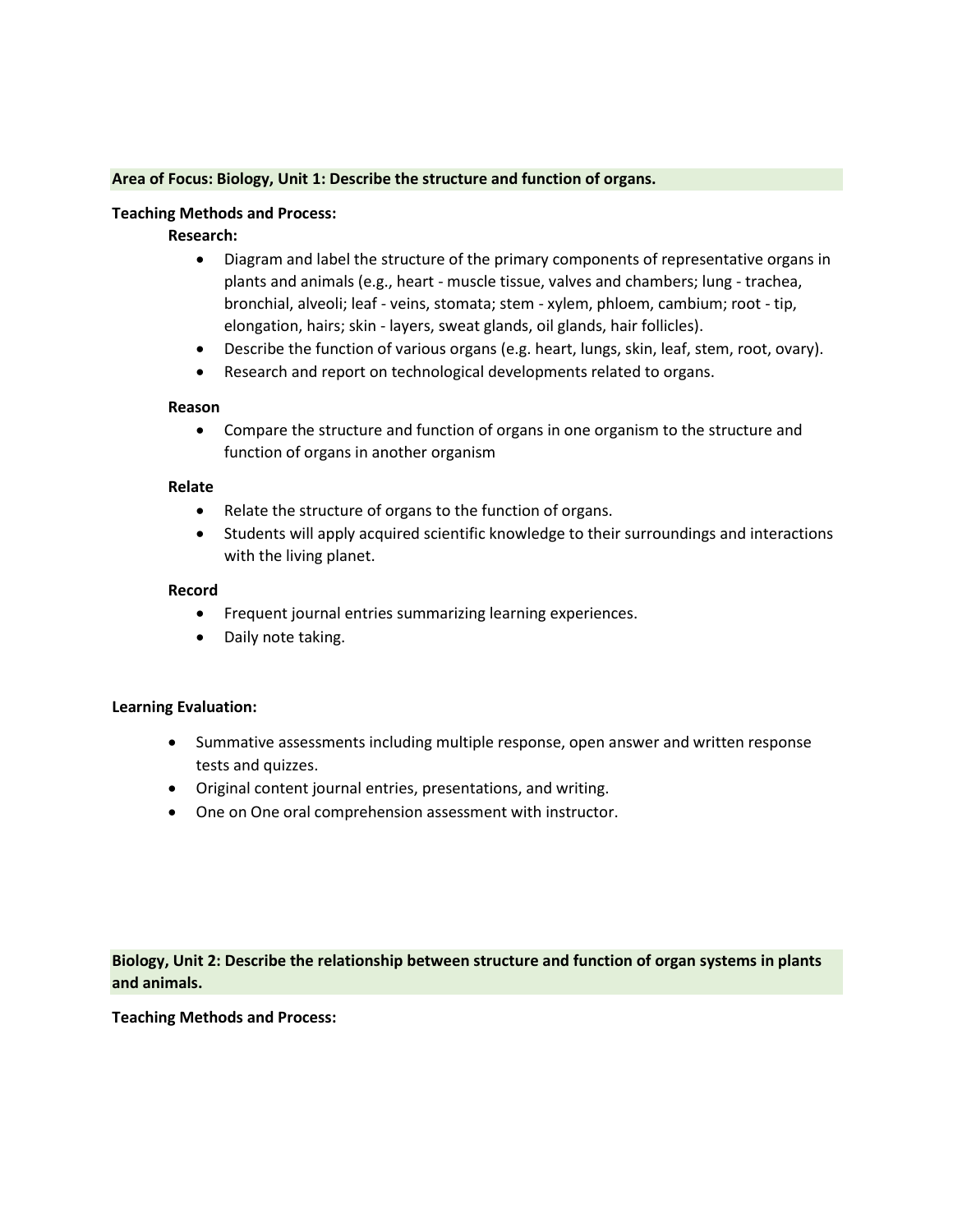### **Research:**

• Describe the structure and function of various organ systems (i.e., digestion, respiration, circulation, protection and support, nervous) and how these systems contribute to homeostasis of the organism.

### **Reason**

- Examine the relationships of organ systems within an organism (e.g., respiration to circulation, leaves to roots) and describe the relationship of structure to function in the relationship.
- Compare the structure and function of organs in one organism to the structure and function of organs in another organism

## **Relate**

• Relate the tissues that make up organs to the structure and function of the organ.

## **Record**

- Frequent journal entries summarizing learning experiences.
- Daily note taking.

### **Learning Evaluation:**

- Summative assessments including multiple response, open answer and written response tests and quizzes.
- Original content journal entries, presentations, and writing.
- One on One oral comprehension assessment with instructor.

# **Biology, Unit 3: Describe the fundamental chemistry of living cells and describe the flow of energy and matter in cellular function.**

#### **Teaching Methods and Process:**

#### **Research:**

- List the major chemical elements in cells (i.e., carbon, hydrogen, nitrogen, oxygen, phosphorous, sulfur, trace elements).
- Identify the function of the four major macromolecules (i.e., carbohydrates, proteins, lipids, nucleic acids).
- Measure the production of one or more of the products of either photosynthesis or respiration.

#### **Reason**

- Explain how the properties of water (e.g., cohesion, adhesion, heat capacity, solvent properties) contribute to maintenance of cells and living organisms.
- Explain the role of enzymes in cell chemistry.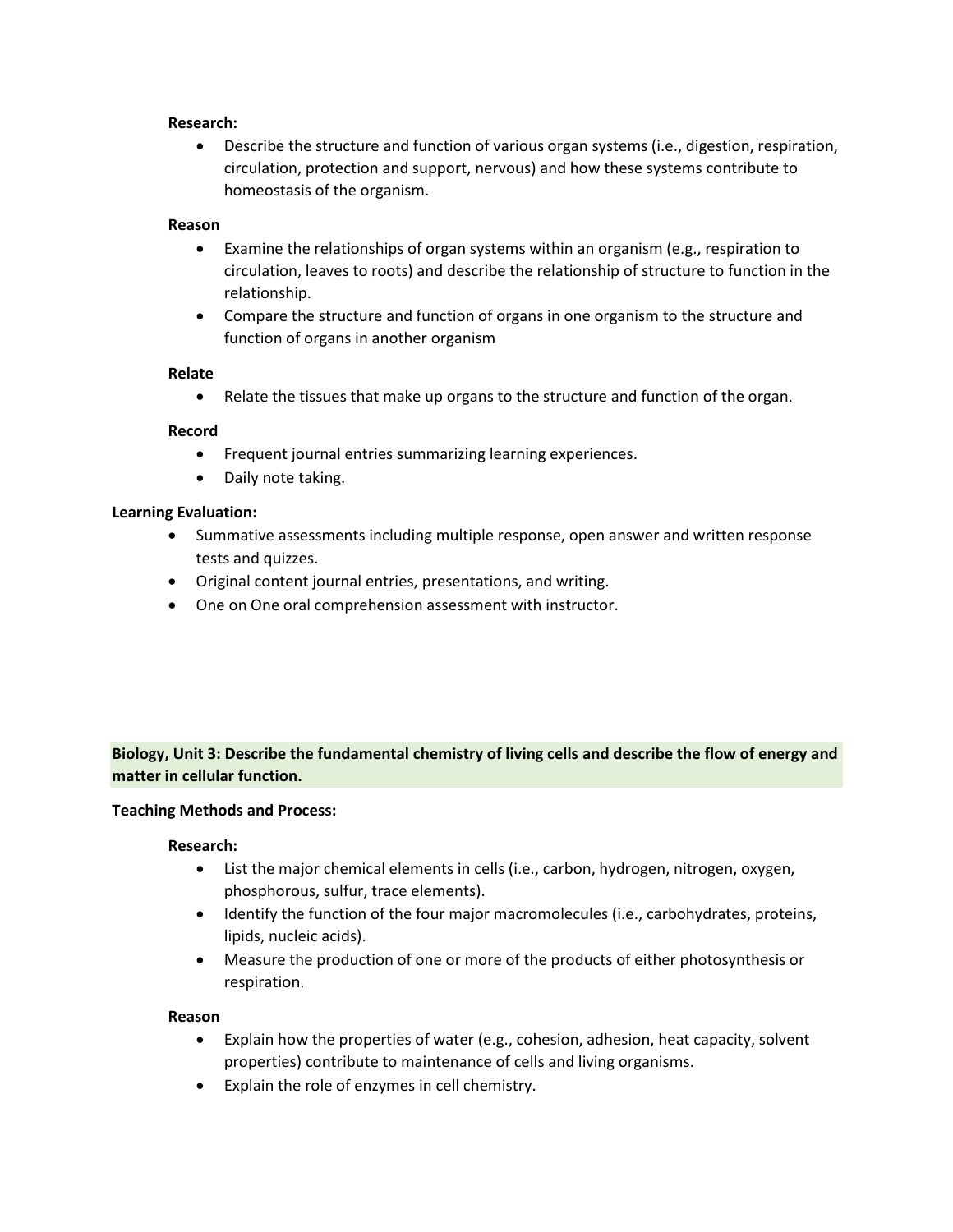### **Relate**

• Distinguish between autotrophic and heterotrophic cells

### **Record**

- Frequent journal entries summarizing learning experiences.
- Illustrate the cycling of matter and the flow of energy through photosynthesis (e.g., by using light energy to combine  $CO<sub>2</sub>$  and  $H<sub>2</sub>O$  to produce oxygen and sugars) and respiration (e.g., by releasing energy from sugar and  $O_2$  to produce  $CO_2$  and  $H_2O$ ).
- Daily note taking.

## **Learning Evaluation:**

- Summative assessments including multiple response, open answer and written response tests and quizzes.
- Original content journal entries, presentations, and writing.
- One on One oral comprehension assessment with instructor.

## **Biology, Unit 4: Investigate the structure and function of cells and cell parts.**

### **Teaching Methods and Process:**

#### **Research:**

- Identify structural features of all cells.
- Explain how cells divide from existing cells.
- Experiment with microorganisms and/or plants to investigate growth and reproduction

#### **Reason**

- Describe cell theory and relate the nature of science to the development of cell theory (e.g., built upon previous knowledge, use of increasingly more sophisticated technology).
- Describe how the transport of materials in and out of cells enables cells to maintain homeostasis (i.e., osmosis, diffusion, active transport).

#### **Relate**

• Relate the relationship between the organelles in a cell and the functions of that cell.

#### **Record**

- Journal entries summarizing learning experiences.
- Daily note taking.

## **Learning Evaluation:**

- Summative assessments including multiple response, open answer and written response tests and quizzes.
- Original content journal entries, presentations, and writing.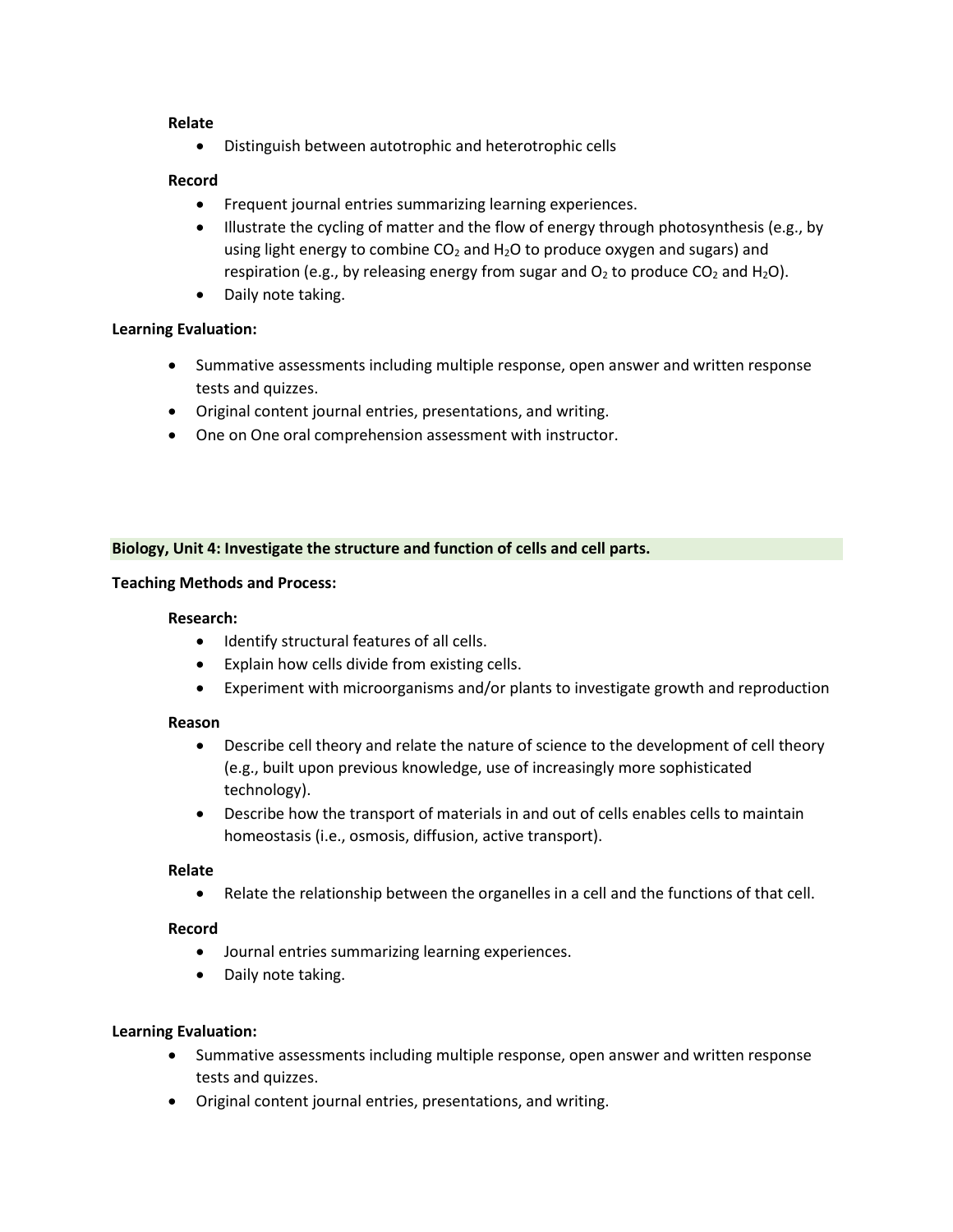- One on One oral comprehension assessment with instructor.
- •

## **Biology, Unit 5: Compare sexual and asexual reproduction. Predict and interpret patterns of inheritance in sexually reproducing organisms.**

### **Teaching Methods and Process:**

## **Research:**

- Language science students should use: DNA, replication, fertilization, dominant trait, recessive trait, genetic engineering, gene splicing, phenotype, genotype, sexual reproduction, asexual reproduction, chromosome, gene, mutation, cloning, inheritance, bioethics, pedigree
- Explain the significance of meiosis and fertilization in genetic variation.
- Explain Mendel's laws of segregation and independent assortment and their role in genetic inheritance.
- Demonstrate possible results of recombination in sexually reproducing organisms using one or two pairs of contrasting traits in the following crosses: dominance/recessive, incomplete dominance, codominance, and sex-linked traits.

### **Reason**

- Formulate, defend, and support a perspective of a bioethical issue related to intentional or unintentional chromosomal mutations.
- Analyze bioethical issues and consider the role of science in determining public policy.

#### **Relate**

- Relate Mendelian principles to modern-day practice of plant and animal breeding.
- Compare the advantages/disadvantages of sexual and asexual reproduction to survival of species.

#### **Record**

- Frequent journal entries summarizing learning experiences.
- Daily note taking.

## **Learning Evaluation:**

- Summative assessments including multiple response, open answer and written response tests and quizzes.
- Original content journal entries, presentations, and writing.
- One on One oral comprehension assessment with instructor.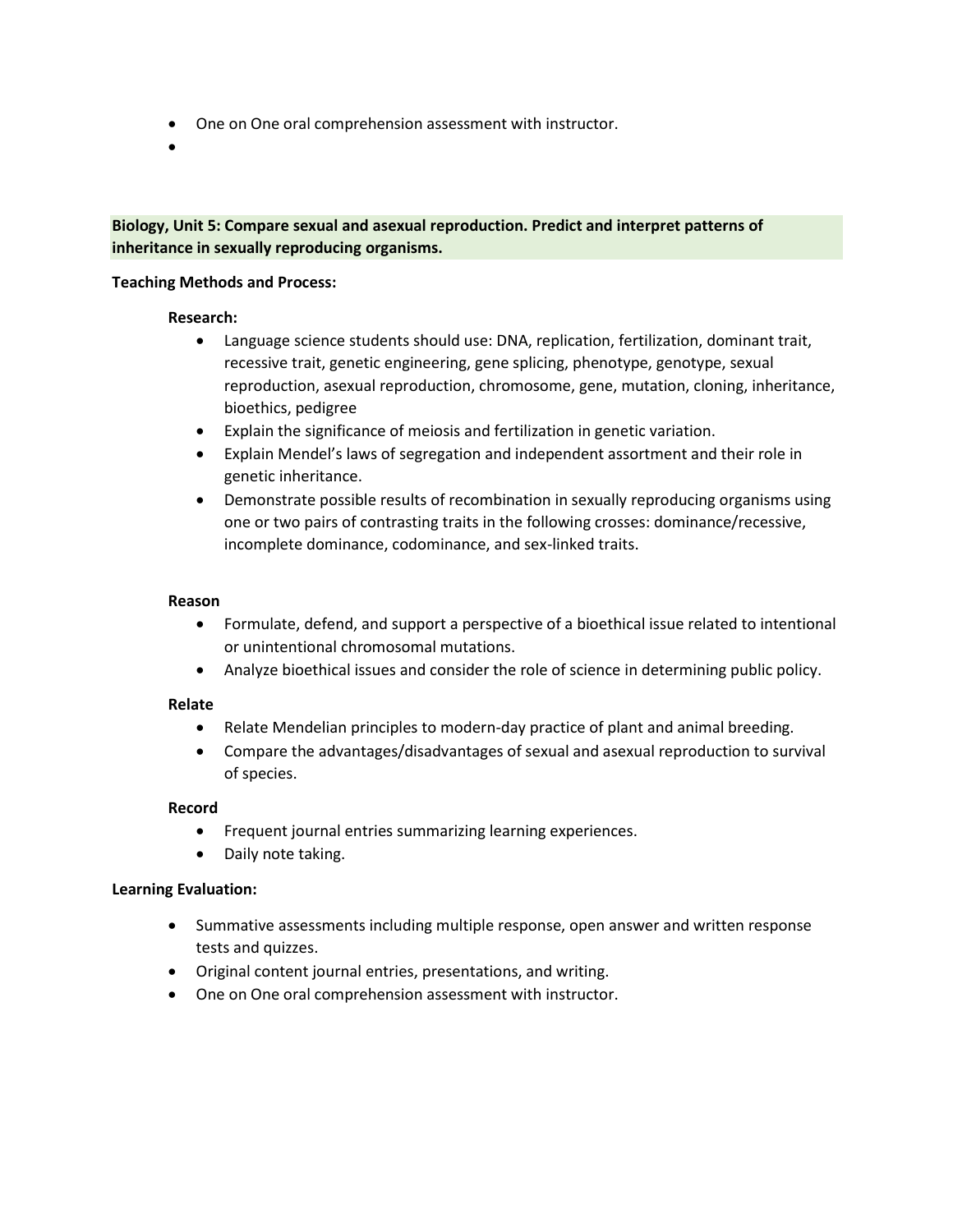**Biology, Unit 6: Explain how the structure and replication of DNA are essential to heredity and protein synthesis.**

### **Teaching Methods and Process:**

### **Research:**

- Use a model to describe the structure of DNA.
- Explain the importance of DNA replication in cell reproduction.
- Describe how mutations may affect genetic expression and cite examples of mutagens.
- Research, report, and debate genetic technologies that may improve the quality of life (e.g., genetic engineering, cloning, gene splicing).

#### **Reason**

• Summarize how genetic information encoded in DNA provides instructions for assembling protein molecules.

### **Relate**

• Relate the historical events that lead to our present understanding of DNA to the cumulative nature of science knowledge and technology.

### **Record**

- Frequent journal entries summarizing learning experiences.
- Daily note taking.

## **Learning Evaluation:**

- Summative assessments including multiple response, open answer and written response tests and quizzes.
- Original content journal entries, presentations, and writing.
- One on One oral comprehension assessment with instructor.

**Biology, Unit 7: Relate principles of evolution to biological diversity. Cite evidence for changes in populations over time and use concepts of evolution to explain these changes.**

## **Teaching Methods and Process:**

## **Research:**

- Describe the effects of environmental factors on natural selection.
- Cite evidence that supports biological evolution over time (e.g., geologic and fossil records, chemical mechanisms, DNA structural similarities, homologous and vestigial structures).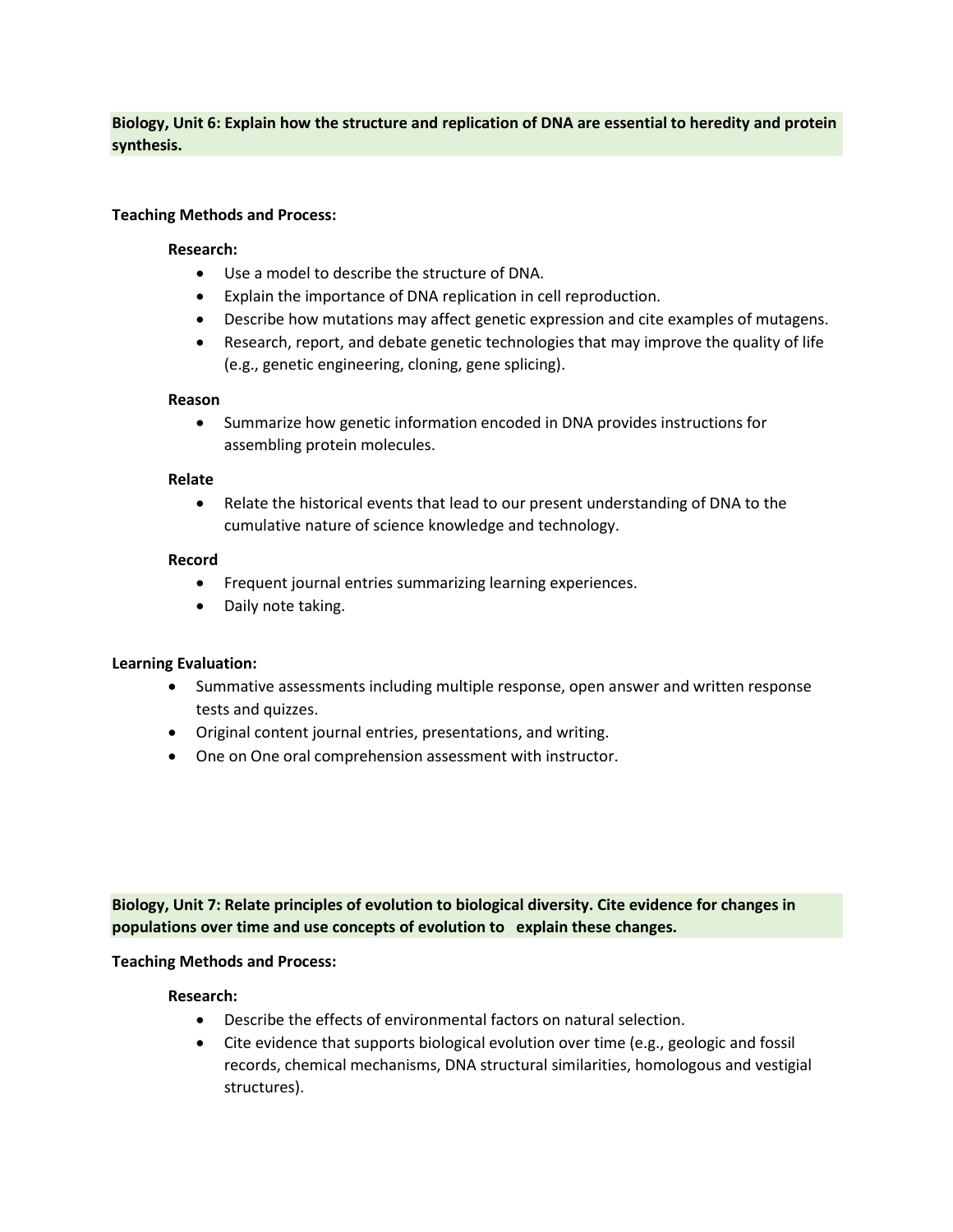- Identify the role of mutation and recombination in evolution.
- Review a scientific article and that documents the evolution of a species.

### **Reason**

- Identify the research methods used to gather evidence Compare selective breeding to natural selection and relate the differences to agricultural practices.
- Distinguish between observations and inferences in making interpretations related to evolution (e.g., observed similarities and differences in the beaks of Galapagos finches leads to the inference that they evolved from a common ancestor; observed similarities and differences in the structures of birds and reptiles leads to the inference that birds evolved from reptiles).

### **Relate**

- Relate genetic variability to a species' potential for adaptation to a changing environment.
- Relate reproductive isolation to speciation.
- Relate the nature of science to the historical development of the theory of evolution.

### **Record**

- Frequent journal entries summarizing learning experiences.
- Daily note taking.

### **Learning Evaluation:**

- Summative assessments including multiple response, open answer and written response tests and quizzes.
- Original content journal entries, presentations, and writing.
- One on One oral comprehension assessment with instructor.

# **Biology, Unit 8: Classify organisms into a hierarchy of groups based on similarities that reflect their evolutionary relationships.**

## **Teaching Methods and Process:**

#### **Research:**

• Generalize criteria used for classification of organisms (e.g., dichotomy, structure, Language science students should use: evolution, fossil record, geologic record, molecular, homologous, vestigial structures, mutation, recombination, hierarchy, classification scheme, theory, natural selection, adaptation, evidence, inference, speciation, biodiversity, taxonomy, kingdom, virus, protist, fungi, plant, animal, dichotomy.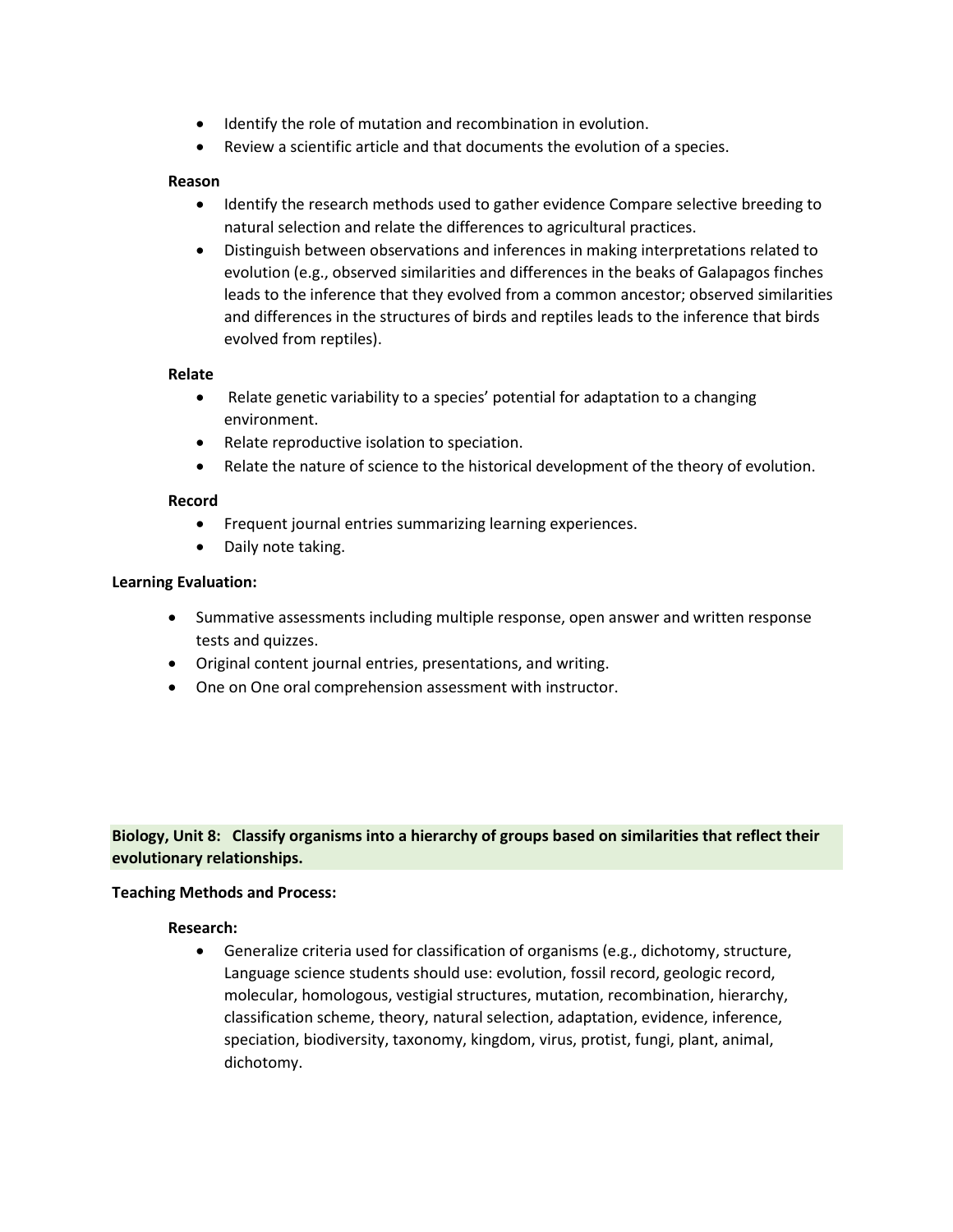### **Reason**

- Classify organisms using a classification tool such as a key or field guide.
- broad to specific).
- Explain how evolutionary relationships are related to classification systems.

## **Relate**

• Justify the ongoing changes to classification schemes used in biology.

#### **Record**

- Frequent journal entries summarizing learning experiences.
- Daily note taking.

### **Learning Evaluation:**

- Summative assessments including multiple response, open answer and written response tests and quizzes.
- Original content journal entries, presentations, and writing.
- One on One oral comprehension assessment with instructor.

## **Biology, Unit 10: Summarize how energy flows through an ecosystem. Explain relationships between matter cycles and organisms.**

#### **Teaching Methods and Process:**

#### **Research:**

- Describe strategies used by organisms to balance the energy expended to obtain food to the energy gained from the food (e.g., migration to areas of seasonal abundance, switching type of prey based upon availability, hibernation or dormancy).
- Compare the relative energy output expended by an organism in obtaining food to the energy gained from the food (e.g., hummingbird - energy expended hovering at a flower compared to the amount of energy gained from the nectar, coyote - chasing mice to the energy gained from catching one, energy expended in migration of birds to a location with seasonal abundance compared to energy gained by staying in a cold climate with limited food).
- Use diagrams to trace the movement of matter through a cycle (i.e., carbon, oxygen, nitrogen, water) in a variety of biological communities and ecosystems.
- Explain how water is a limiting factor in various ecosystems.

#### **Reason**

• Arrange components of a food chain according to energy flow.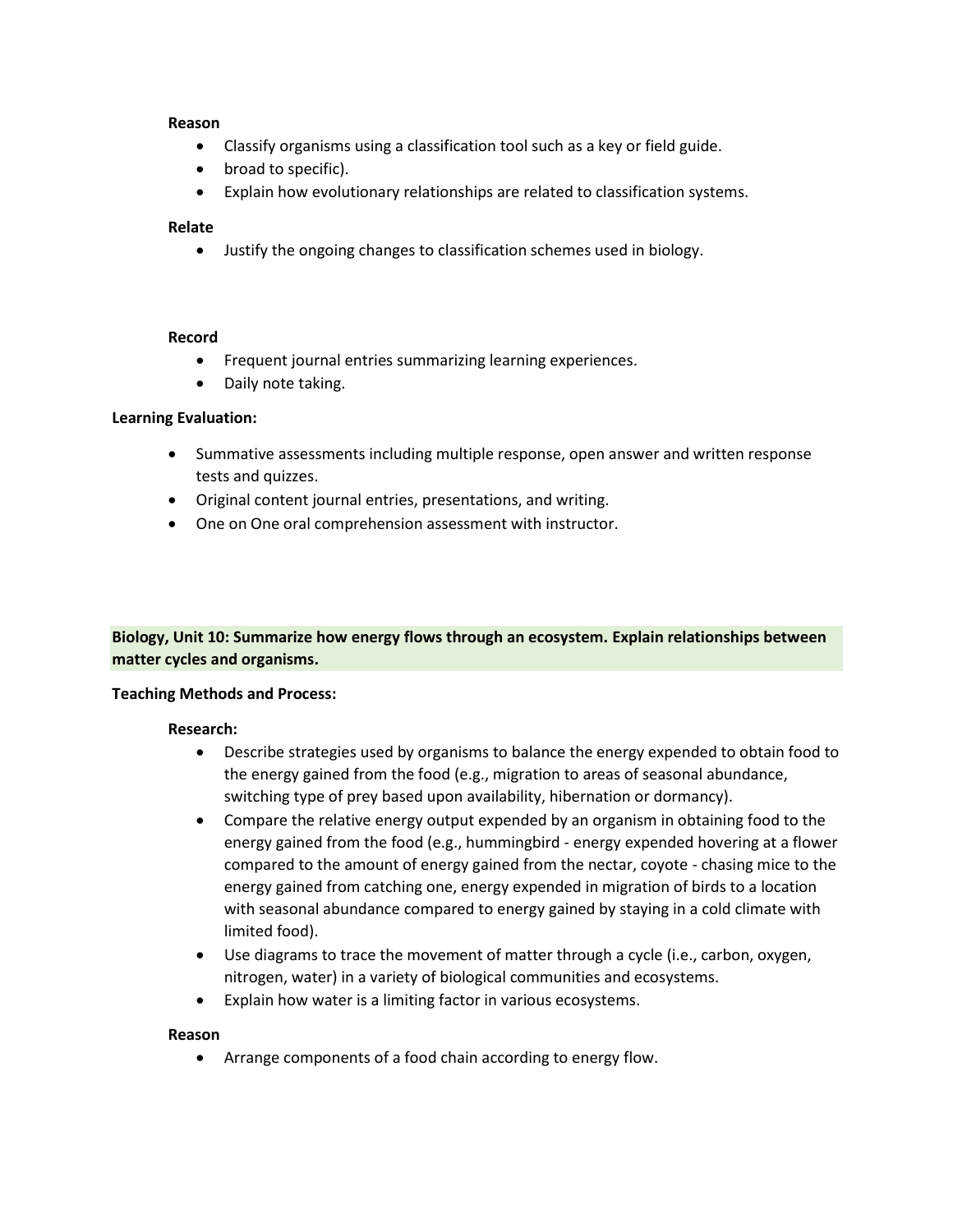- Evaluate the impact of personal choices in relation to the cycling of matter within an ecosystem (e.g., impact of automobiles on the carbon cycle, impact on landfills of processed and packaged foods).
- Compare the quantity of energy in the steps of an energy pyramid.

## **Relate**

- Research food production in various parts of the world (e.g., industrialized societies' greater use of fossil fuel in food production, human health related to food product).
- Distinguish between inference and evidence in a newspaper, magazine, journal, or Internet article that addresses an issue related to human impact on cycles of matter in an ecosystem and determine the bias in the article.

## **Record**

- Frequent journal entries summarizing learning experiences.
- Daily note taking.

## **Learning Evaluation:**

- Summative assessments including multiple response, open answer and written response tests and quizzes.
- Original content journal entries, presentations, and writing.
- One on One oral comprehension assessment with instructor.

# **Biology, Unit 11: Describe how interactions among organisms and their environment help shape ecosystems.**

## **Teaching Methods and Process:**

## **Research:**

- Language science students should use: predator-prey, symbiosis, competition, ecosystem, carbon cycle, nitrogen cycle, oxygen cycle, population, diversity, energy pyramid, consumers, producers, limiting factor, competition, decomposers, food chain, biotic, abiotic, community, variable, evidence, inference, quantitative, qualitative
- Investigate an ecosystem using methods of science to gather quantitative and qualitative data that describe the ecosystem in detail.
- Research and evaluate local and global practices that affect ecosystems.

## **Reason**

- Formulate and test a hypothesis specific to the effect of changing one variable upon another in a small ecosystem.
- Categorize relationships among living things according to predator-prey, competition, and symbiosis.